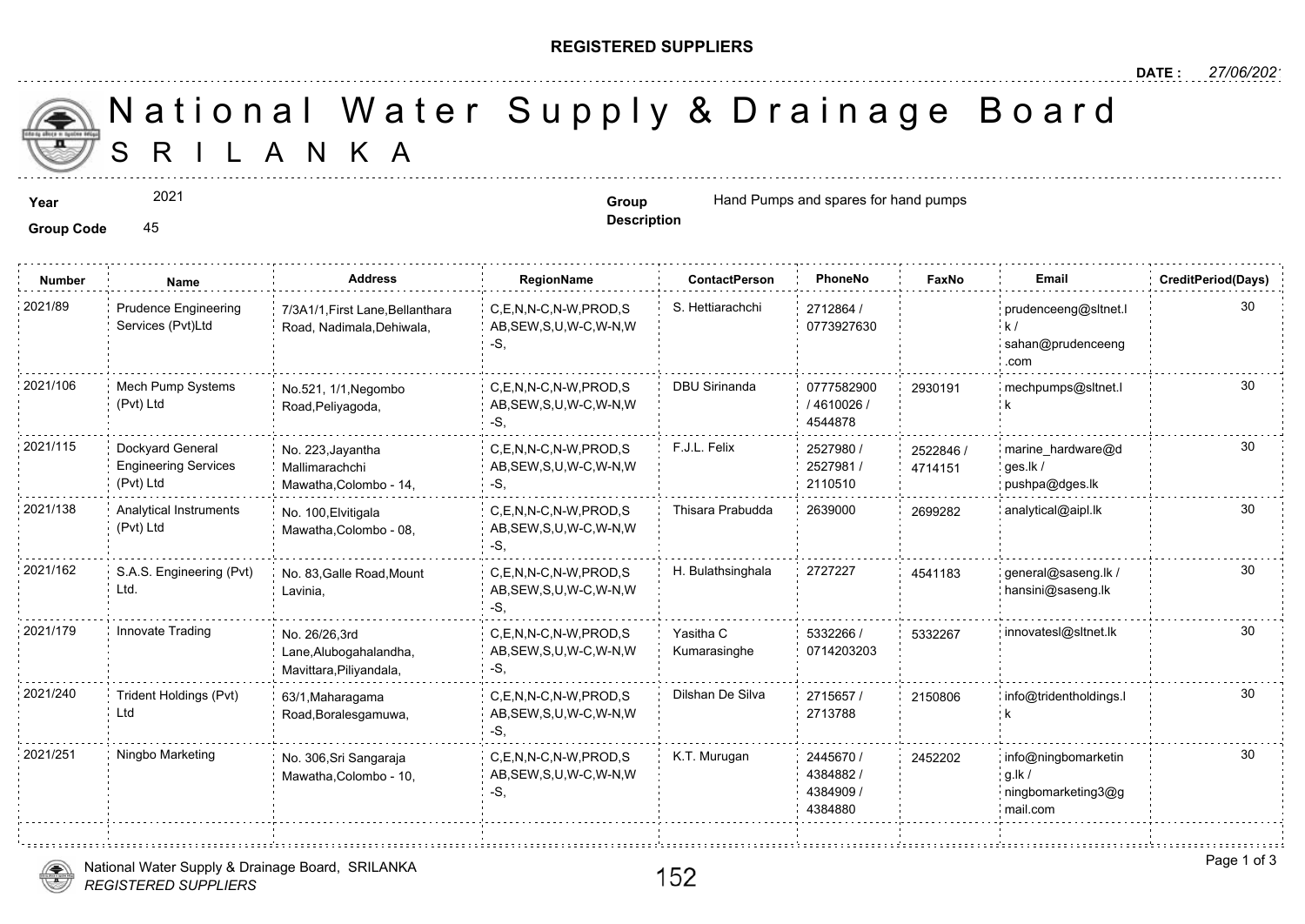

## S R I L A N K A National Water Supply & Drainage

2021

**Description**

**Year Example 2021 Group Group Hand Pumps and spares for hand pum** 

**Group Code** 45

| <b>Number</b> | Name                                           | <b>Address</b>                                     | RegionName                                                   | <b>ContactPerson</b>             | PhoneNo                               | Faxl             |
|---------------|------------------------------------------------|----------------------------------------------------|--------------------------------------------------------------|----------------------------------|---------------------------------------|------------------|
| 2021/447      | Anika Marketing                                | No. 406, Sri Sangaraga<br>Mawatha, Colombo 10,     | C,E,N,N-C,N-W,PROD,S<br>AB, SEW, S, U, W-C, W-N, W<br>$-S$ . | <b>Charles Victor</b>            | 2334646 /<br>0778112240               |                  |
| 2021/466      | <b>MRM Enterprises</b>                         | 198/C, Kotagedara, Madapatha<br>Road, Piliyandala, | C,E,N,N-C,N-W,PROD,S<br>AB, SEW, S, U, W-C, W-N, W<br>-S,    | Manuwell<br>Fernando             | 2603331                               |                  |
| 2021/470      | Diesel & Motor<br><b>Engineering PLC</b>       | No. 65, Jetawana<br>Road, Colombo 14,              | C,E,N,N-C,N-W,PROD,S<br>AB, SEW, S, U, W-C, W-N, W<br>$-S$ . | Niroshan Pushpa<br>Kumara        | 2449797 /<br>24645 /<br>0769370645    | 244908<br>420989 |
| 2021/492      | De Soysa & Company<br>(Pvt) Ltd.               | No. 810. Maradana<br>Road, Colombo 10,             | C.E.N.N-C.N-W.PROD.S<br>AB, SEW, S, U, W-C, W-N, W<br>-S.    | <b>DWS</b><br>Kariapperuma       | 2908435 /<br>2917515                  | 291751           |
| 2021/543      | <b>Rubberplex Enterprises</b>                  | 205/1, Bandaragama<br>Road, Kesbewa,               | C,E,N,N-C,N-W,PROD,S<br>AB, SEW, S, U, W-C, W-N, W<br>-S.    | VS Kumararathne                  | 2703883/<br>0771241334                |                  |
| 2021/548      | Millennium Solution                            | No. 49, Kandy<br>Road, Peliyagoda,                 | C.E.N.N-C.N-W.PROD.S<br>AB, SEW, S, U, W-C, W-N, W<br>$-S$ . | Subash<br>Madumadawa             | 0766327580<br>0117090701              |                  |
| 2021/565      | Tritech Marketing Int.<br>(Pvt) Ltd.           | No. 87, Makola South, Makola,                      | C,E,N,N-C,N-W,PROD,S<br>AB, SEW, S, U, W-C, W-N, W<br>-S.    | <b>LRA Srilal</b><br>Midellawala | 4384015 /<br>0770109801<br>0777761819 |                  |
| 2021/572      | Zhengan Industrial (Pvt)<br>Ltd.               | No. 10. Perera<br>Mawatha, Kohuwala,               | C.E.N.N-C.N-W.PROD.S<br>AB, SEW, S, U, W-C, W-N, W<br>$-S$ . | Damith<br>Karunathilake          | 2811178                               | 496850           |
| 2021/582      | Forster Promotions &<br>Consultants (Pvt) Ltd. | No. 44, Moratumulla, Moratuwa,                     | C,E,N,N-C,N-W,PROD,S<br>AB, SEW, S, U, W-C, W-N, W<br>$-S,$  | Jagath                           | 2653214 /<br>0777989744<br>0773601555 |                  |
|               |                                                |                                                    |                                                              |                                  |                                       |                  |